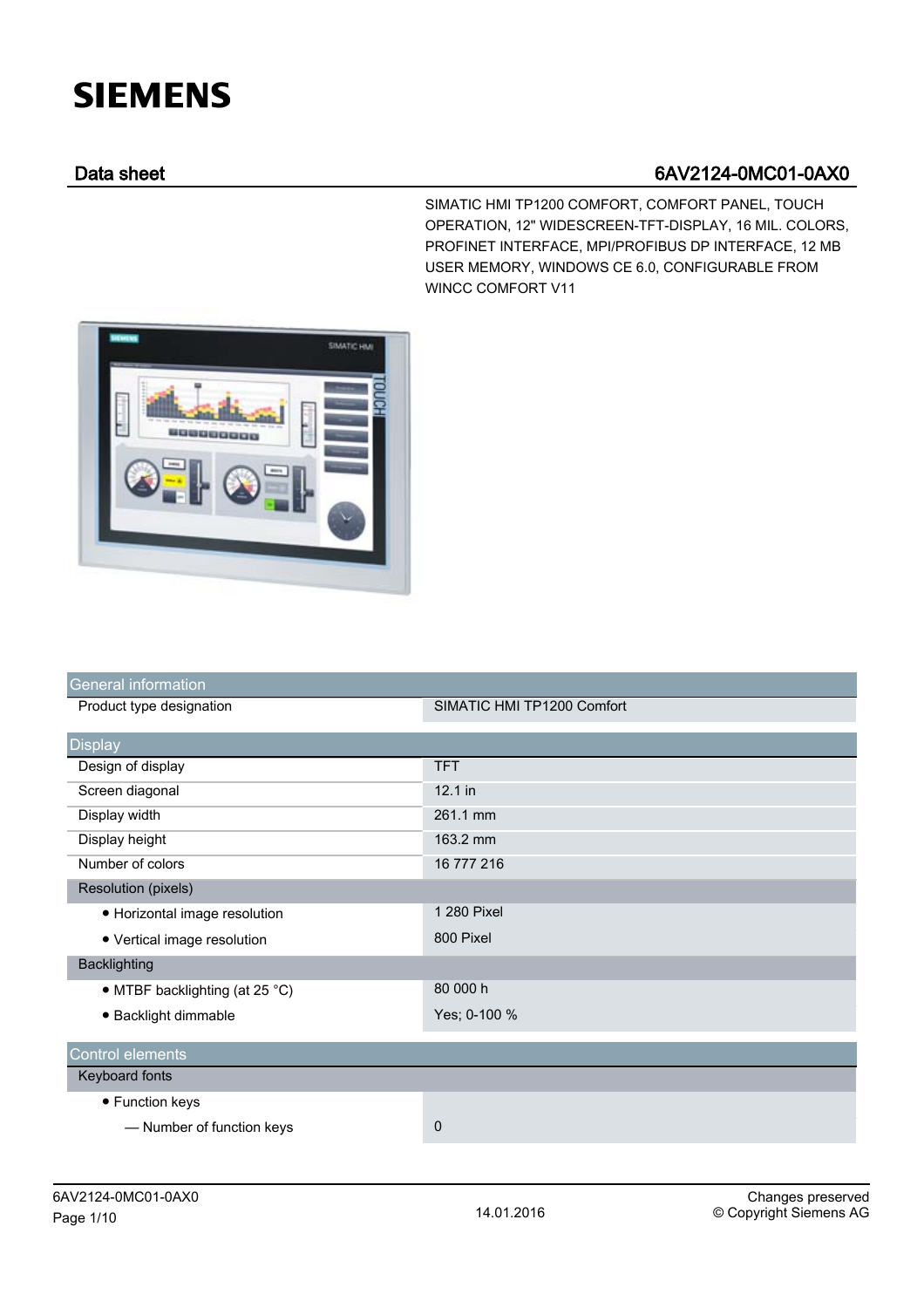| • Keys with LED                                                    | No                     |
|--------------------------------------------------------------------|------------------------|
| • System keys                                                      | <b>No</b>              |
| • Numeric/alphabetical input                                       |                        |
| - Numeric keyboard                                                 | Yes; Onscreen keyboard |
| - alphanumeric keyboard                                            | Yes; Onscreen keyboard |
| Touch operation                                                    |                        |
| · Design as touch screen                                           | Yes                    |
| Expansions for operator control of the process                     |                        |
| • DP direct LEDs (LEDs as S7 output I/O)                           |                        |
| $-$ F1Fx                                                           | 0                      |
| · Direct keys (keys as S7 input I/O)                               |                        |
| $-$ F1Fx                                                           | 0                      |
| · Direct keys (touch buttons as S7 input I/O)                      | 40                     |
|                                                                    |                        |
| Installation type/mounting<br>Mounting in portrait format possible | Yes                    |
| Mounting in landscape format possible                              | Yes                    |
| Mounting position                                                  | vertical               |
| maximum permissible angle of inclination without                   | $35^\circ$             |
| external ventilation                                               |                        |
|                                                                    |                        |
| Supply voltage<br>Type of supply voltage                           | DC                     |
| Rated value (DC)                                                   | 24 V                   |
| permissible range, lower limit (DC)                                | 19.2 V                 |
| permissible range, upper limit (DC)                                | 28.8 V                 |
|                                                                    |                        |
| Input current<br>Current consumption (rated value)                 | 0.85A                  |
| Starting current inrush I <sup>2</sup> t                           | 0.5 A <sup>2</sup> ·s  |
|                                                                    |                        |
| Power                                                              |                        |
|                                                                    |                        |
| Power consumption, typ.                                            | 20 W                   |
|                                                                    |                        |
| Processor<br>Processor type                                        | X86                    |
|                                                                    |                        |
| Memory                                                             |                        |
| Flash                                                              | Yes                    |
| <b>RAM</b>                                                         | Yes                    |
| Memory available for user data                                     | 12 Mbyte               |
| Type of output                                                     |                        |
| Info LED                                                           | <b>No</b>              |
| Power LED                                                          | <b>No</b>              |
| <b>Error LED</b><br>Acoustics                                      | <b>No</b>              |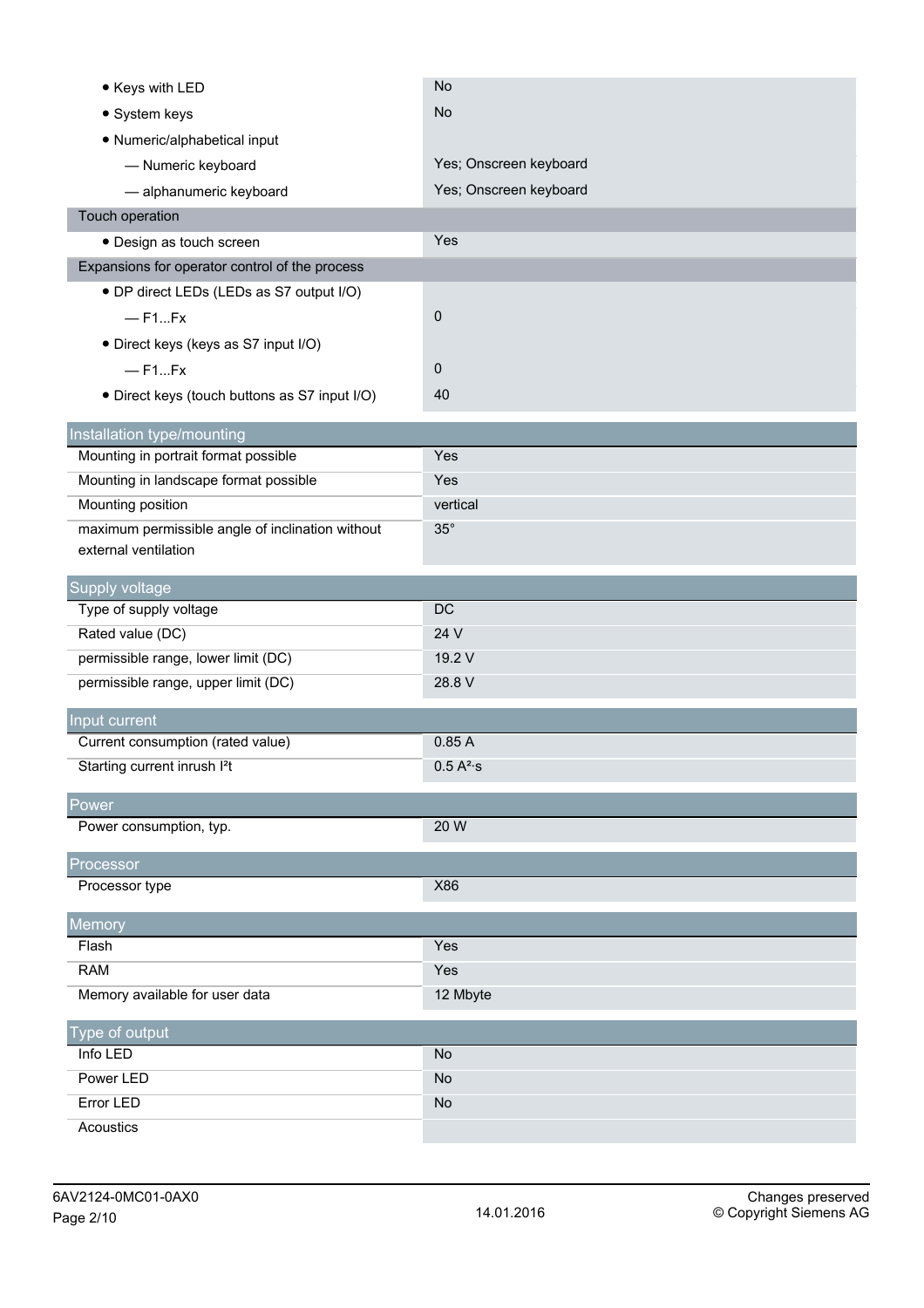| $\bullet$ Buzzer                           | <b>No</b>                               |
|--------------------------------------------|-----------------------------------------|
| • Speaker                                  | Yes                                     |
| Time of day                                |                                         |
| <b>Clock</b>                               |                                         |
| · Hardware clock (real-time clock)         | Yes                                     |
| • Software clock                           | Yes                                     |
| $\bullet$ retentive                        | Yes; Back-up duration typically 6 weeks |
| • synchronizable                           | Yes                                     |
| Interfaces                                 |                                         |
| Number of industrial Ethernet interfaces   | 1; 2 ports (switch)                     |
| Number of RS 485 interfaces                | 1; RS 422/485 combined                  |
| Number of USB interfaces                   | 2; USB 2.0                              |
| Number of USB Mini B interfaces            | 1; 5-pole                               |
| Number of 20 mA interfaces (TTY)           | 0                                       |
| Number of RS 232 interfaces                | $\mathbf 0$                             |
| Number of RS 422 interfaces                | 0; together with RS485                  |
| Number of parallel interfaces              | 0                                       |
| Number of other interfaces                 | 0                                       |
| Number of SD card slots                    | $\overline{2}$                          |
| With software interfaces                   | <b>No</b>                               |
| <b>Industrial Ethernet</b>                 |                                         |
| • Industrial Ethernet status LED           | $\overline{2}$                          |
| • Number of ports of the integrated switch | $\mathbf{2}$                            |
|                                            |                                         |
| Protocols                                  |                                         |
| <b>PROFINET</b>                            | Yes                                     |
| Supports protocol for PROFINET IO          | Yes                                     |
| <b>IRT</b>                                 | Yes; As of WinCC V12                    |
| <b>MRP</b>                                 | Yes; As of WinCC V12                    |
| <b>PROFIBUS</b>                            | Yes                                     |
| <b>MPI</b>                                 | Yes                                     |
| Protocols (Ethernet)                       |                                         |
| $\bullet$ TCP/IP                           | Yes                                     |
| $\bullet$ DHCP                             | Yes                                     |
| $\bullet$ SNMP                             | Yes                                     |
| $\bullet$ DCP                              | Yes                                     |
| $\bullet$ LLDP                             | Yes                                     |
| <b>WEB</b> characteristics                 |                                         |
| $\bullet$ HTTP                             | Yes                                     |
| • HTTPS                                    | No                                      |
| $\bullet$ HTML                             | Yes                                     |
| $\bullet$ XML                              | No                                      |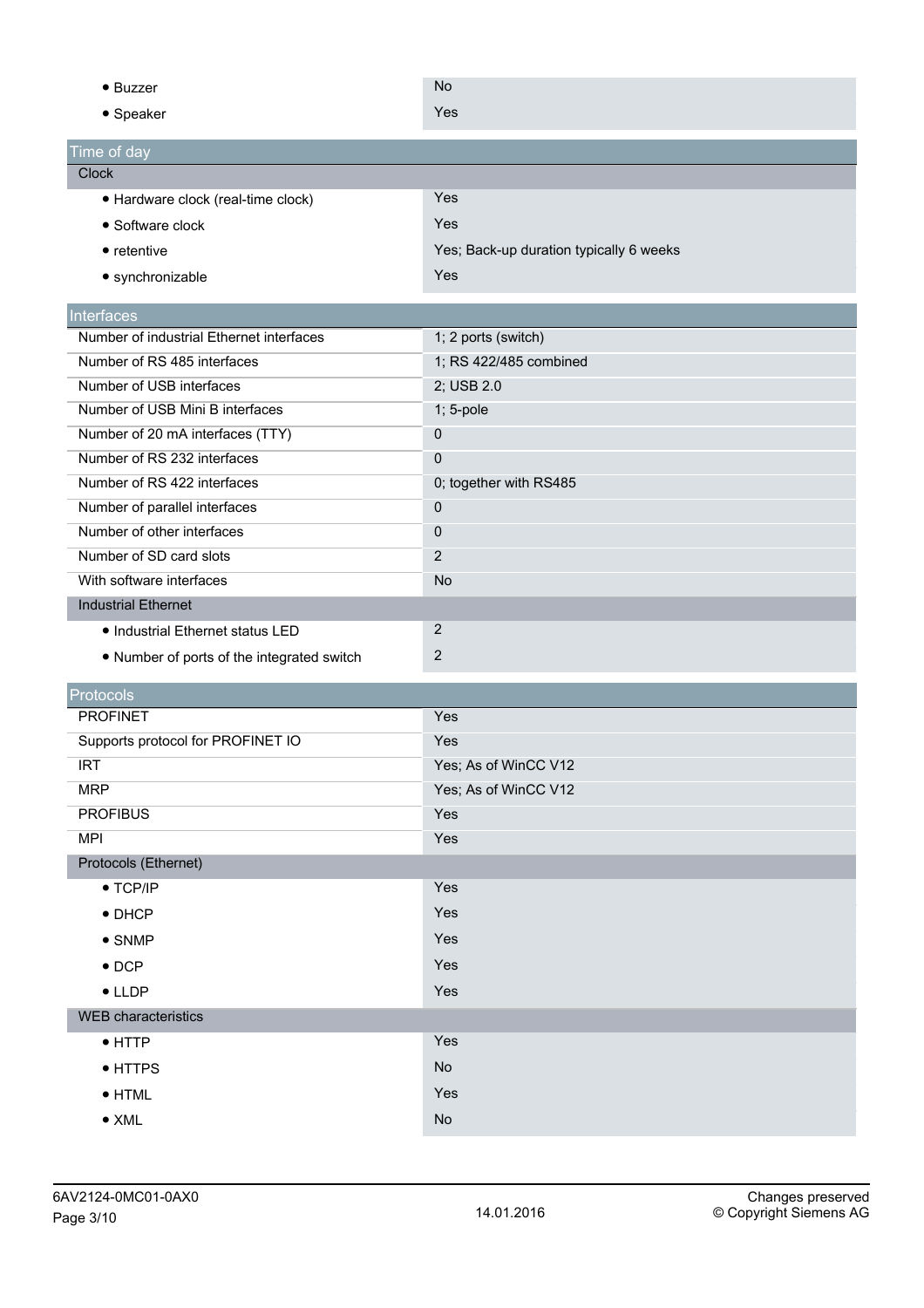| $\bullet$ CSS                                    | Yes                            |
|--------------------------------------------------|--------------------------------|
| $\bullet$ Active X                               | <b>No</b>                      |
| • JavaScript                                     | Yes                            |
| · Java VM                                        | <b>No</b>                      |
| Further protocols                                |                                |
| $\bullet$ CAN                                    | <b>No</b>                      |
| • MODBUS                                         | Yes                            |
| • EtherNet/IP                                    | Yes                            |
| <b>EMC</b>                                       |                                |
| Emission of radio interference acc. to EN 55 011 |                                |
| • Limit class A, for use in industrial areas     | Yes                            |
| • Limit class B, for use in residential areas    | <b>No</b>                      |
| Degree and class of protection                   |                                |
| IP (at the front)                                | <b>IP65</b>                    |
| Enclosure Type 4 at the front                    | Yes                            |
| Enclosure Type 4x at the front                   | Yes                            |
| IP (rear)                                        | <b>IP20</b>                    |
| Standards, approvals, certificates               |                                |
| CE mark                                          | Yes                            |
| cULus                                            | Yes                            |
| RCM (formerly C-TICK)                            | Yes                            |
| <b>KC</b> approval                               | Yes                            |
| Marine approval                                  |                                |
| · Germanischer Lloyd (GL)                        | Yes; As of product version: 10 |
| • American Bureau of Shipping (ABS)              | Yes; As of product version: 10 |
| · Bureau Veritas (BV)                            | Yes; As of product version: 10 |
| · Det Norske Veritas (DNV)                       | Yes; As of product version: 10 |
| • Lloyds Register of Shipping (LRS)              | Yes; As of product version: 10 |
| · Nippon Kaiji Kyokai (Class NK)                 | Yes; As of product version: 10 |
| · Polski Rejestr Statkow (PRS)                   | <b>No</b>                      |
| Use in hazardous areas                           |                                |
| • ATEX Zone 2                                    | Yes                            |
| • ATEX Zone 22                                   | Yes                            |
| • IECEx Zone 2                                   | Yes                            |
| • IECEx Zone 22                                  | Yes                            |
| · cULus Class I Zone 1                           | No                             |
| · cULus Class I Zone 2, Division 2               | Yes                            |
| • FM Class I Division 2                          | Yes                            |
| <b>Ambient conditions</b>                        |                                |

Ambient temperature during operation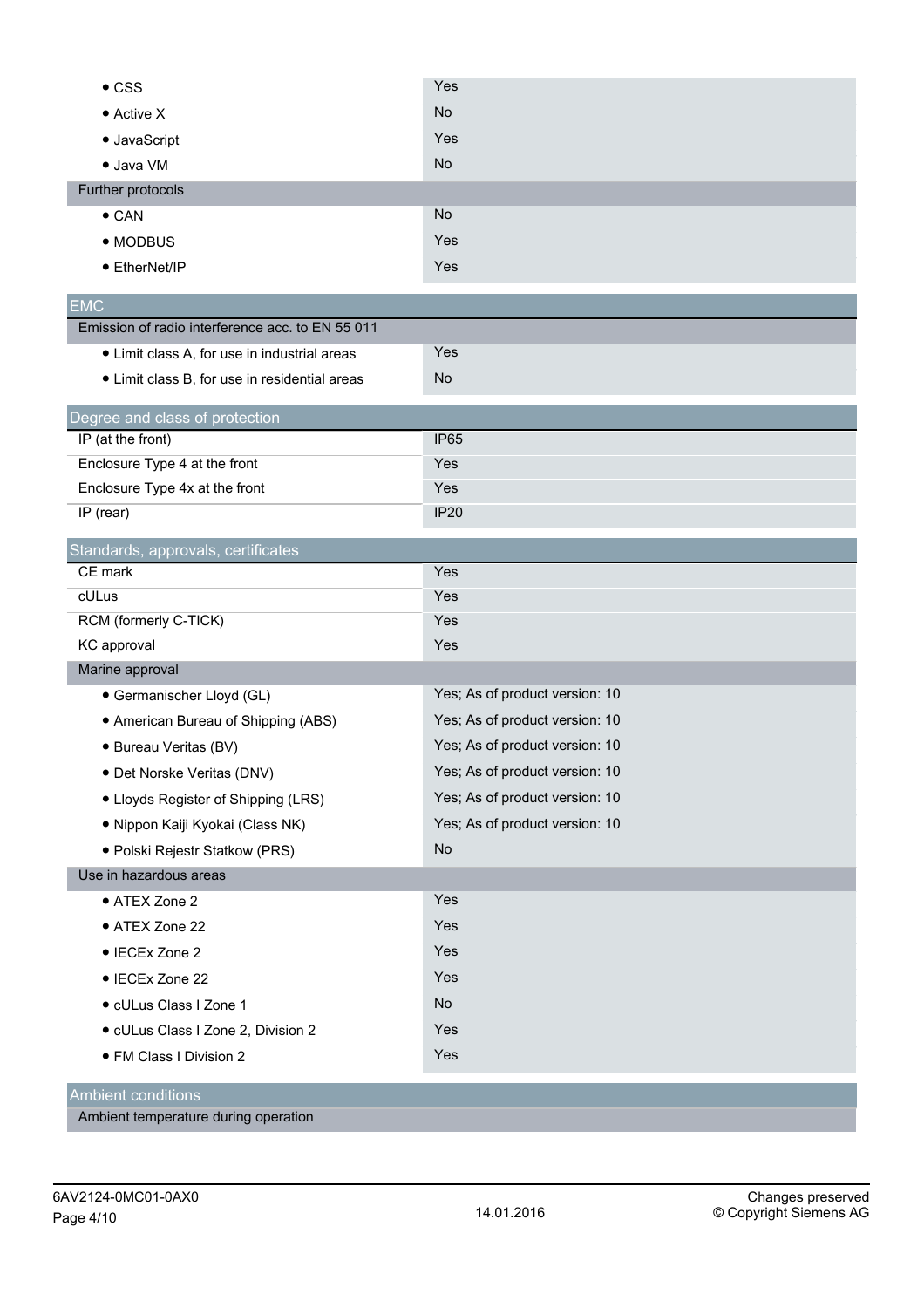| • Operation (vertical installation)                  |                                       |
|------------------------------------------------------|---------------------------------------|
| - For vertical installation, min.                    | 0 °C                                  |
| - For vertical installation, max.                    | 50 °C; (55 °C, see entry ID:64847814) |
| • Operation (max. tilt angle)                        |                                       |
| - At maximum tilt angle, min.                        | 0 °C                                  |
| - At maximum tilt angle, min.                        | 40 °C                                 |
| • Operation (vertical installation, portrait format) |                                       |
| - For vertical installation, min.                    | 0 °C                                  |
| - For vertical installation, max.                    | 40 °C                                 |
| • Operation (max. tilt angle, portrait format)       |                                       |
| - At maximum tilt angle, min.                        | 0 °C                                  |
| - At maximum tilt angle, min.                        | 35 °C                                 |
| Ambient temperature during storage/transportation    |                                       |
| $\bullet$ min.                                       | $-20 °C$                              |
| $\bullet$ max.                                       | 60 °C                                 |
| Relative humidity                                    |                                       |
| • Operation, max.                                    | 90 %; no condensation                 |
| <b>Operating systems</b>                             |                                       |
| proprietary                                          | <b>No</b>                             |
| pre-installed operating system                       |                                       |
| • Windows CE                                         | Yes                                   |
| Configuration                                        |                                       |
| Message indicator                                    | Yes                                   |
| Alarm logging system (incl. buffer and               | Yes                                   |
| acknowledgment)                                      |                                       |
| Process value display (output)                       | Yes                                   |
| Process value default (input) possible               | Yes                                   |
| Recipe administration                                | Yes                                   |
| Configuration software                               |                                       |
| • STEP 7 Basic (TIA Portal)                          | No                                    |
| • STEP 7 Professional (TIA Portal)                   | No                                    |
| • WinCC flexible Compact                             | No                                    |
| · WinCC flexible Standard                            | No                                    |
| • WinCC flexible Advanced                            | No                                    |
| • WinCC Basic (TIA Portal)                           | No                                    |
| • WinCC Comfort (TIA Portal)                         | Yes; from V11                         |
| • WinCC Advanced (TIA Portal)                        | Yes; from V11                         |
| · WinCC Professional (TIA Portal)                    | Yes; from V11                         |
| Languages                                            |                                       |
| Online languages                                     |                                       |
| • Number of online/runtime languages                 | 32                                    |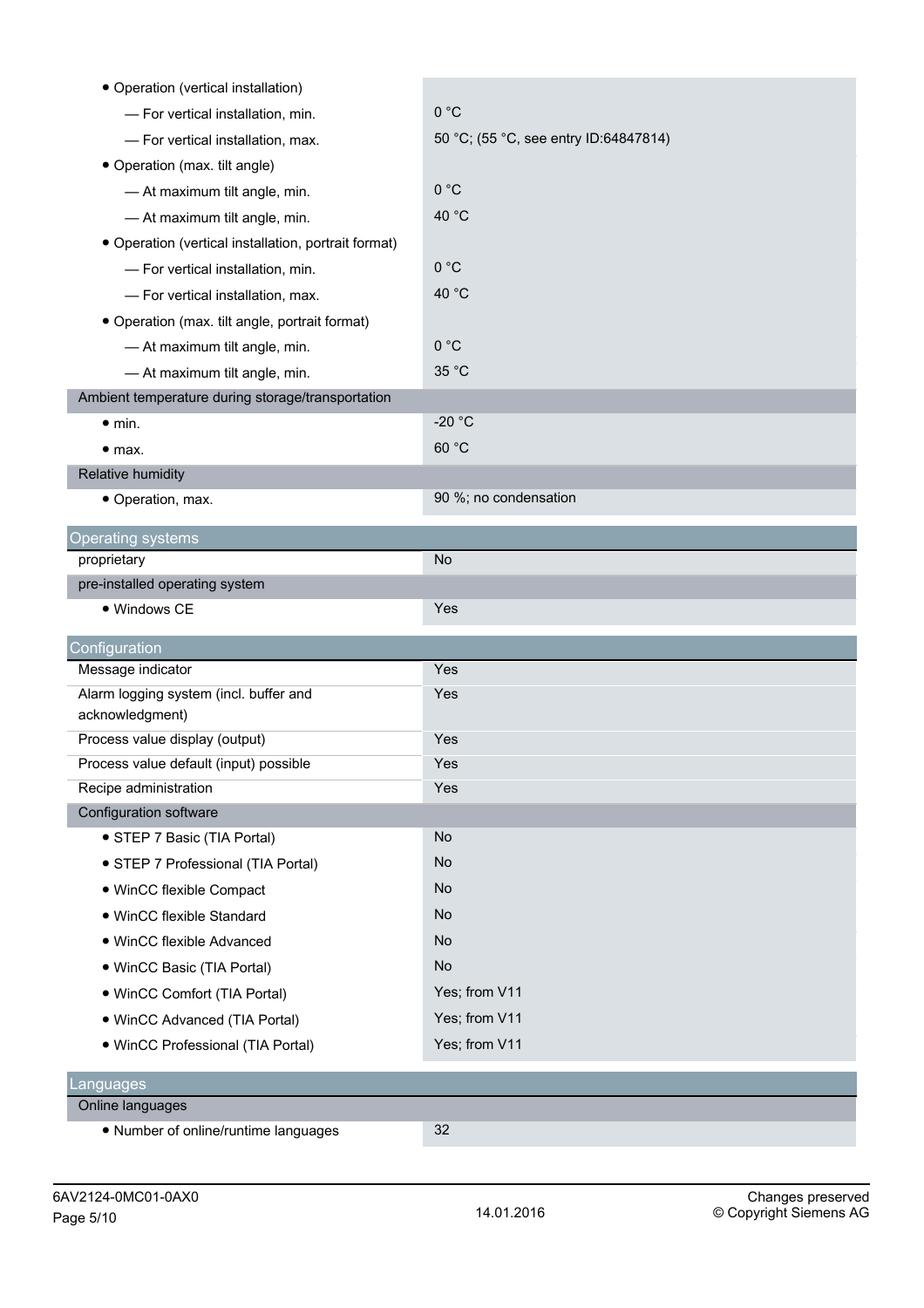| Project languages                      |         |
|----------------------------------------|---------|
| • Languages per project                | 32      |
| Functionality under WinCC (TIA Portal) |         |
| Libraries                              | Yes     |
| Applications/options                   |         |
| · Web browser                          | Yes     |
| • Pocket Word                          | Yes     |
| • Pocket Excel                         | Yes     |
| • PDF Viewer                           | Yes     |
| · Media Player                         | Yes     |
| · SIMATIC WinCC Sm@rtServer            | Yes     |
| • SIMATIC WinCC Audit                  | Yes     |
| Number of Visual Basic Scripts         | Yes     |
| Task planner                           |         |
| • time-controlled                      | Yes     |
| · task-controlled                      | Yes     |
| Help system                            |         |
| • Number of characters per info text   | 70      |
| Message system                         |         |
| • Number of alarm classes              | 32      |
| • Bit messages                         |         |
| - Number of bit messages               | 4 0 0 0 |
| • Analog messages                      |         |
| - Number of analog messages            | 200     |
| · S7 alarm number procedure            | Yes     |
| · System messages HMI                  | Yes     |
| · System messages, other (SIMATIC S7,  | Yes     |
| Sinumerik, Simotion, etc.)             |         |
| • Number of characters per message     | 80      |
| . Number of process values per message | $\bf 8$ |
| • Acknowledgment groups                | Yes     |
| • Message indicator                    | Yes     |
| • Message buffer                       |         |
| - Number of entries                    | 1 0 2 4 |
| - Circulating buffer                   | Yes     |
| $-$ retentive                          | Yes     |
| - maintenance-free                     | Yes     |
| Recipe administration                  |         |
| • Number of recipes                    | 300     |
| · Data records per recipe              | 500     |
| · Entries per data record              | 1 0 0 0 |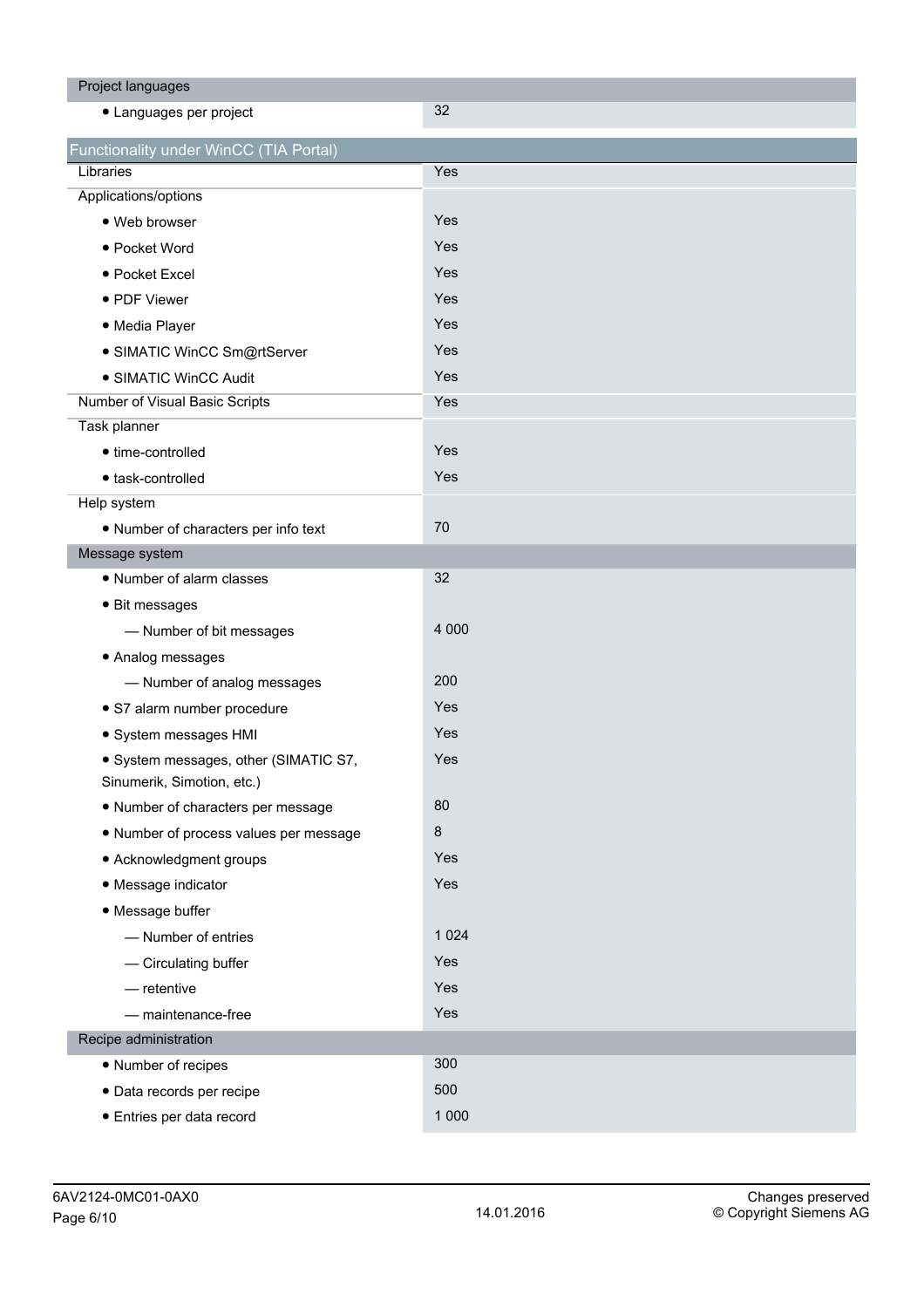| • Size of internal recipe memory       | 2 Mbyte |
|----------------------------------------|---------|
| • Recipe memory expandable             | Yes     |
| Variables                              |         |
| • Number of variables per device       | 2 0 4 8 |
| • Number of variables per screen       | 400     |
| • Limit values                         | Yes     |
| • Multiplexing                         | Yes     |
| • Structures                           | Yes     |
| • Arrays                               | Yes     |
| Images                                 |         |
| • Number of configurable images        | 500     |
| • Permanent window/default             | Yes     |
| • Global image                         | Yes     |
| . Image selection by PLC               | Yes     |
| . Image number in the PLC              | Yes     |
| Image objects                          |         |
| · Number of objects per image          | 400     |
| • Text fields                          | Yes     |
| • I/O fields                           | Yes     |
| • Graphic I/O fields (graphics list)   | Yes     |
| • Symbolic I/O fields (text list)      | Yes     |
| · Date/time fields                     | Yes     |
| • Switches                             | Yes     |
| • Buttons                              | Yes     |
| • Graphic display                      | Yes     |
| $\bullet$ Icons                        | Yes     |
| • Geometric objects                    | Yes     |
| Complex image objects                  |         |
| · Number of complex objects per screen | 20      |
| • Alarm view                           | Yes     |
| • Trend view                           | Yes     |
| • User view                            | Yes     |
| • Status/control                       | Yes     |
| · Sm@rtClient view                     | Yes     |
| • Recipe view                          | Yes     |
| $\bullet$ f(x) trend view              | Yes     |
| · System diagnostics view              | Yes     |
| · Media Player                         | Yes     |
| $\bullet$ Bar graphs                   | Yes     |
| • Sliders                              | Yes     |
| • Pointer instruments                  | Yes     |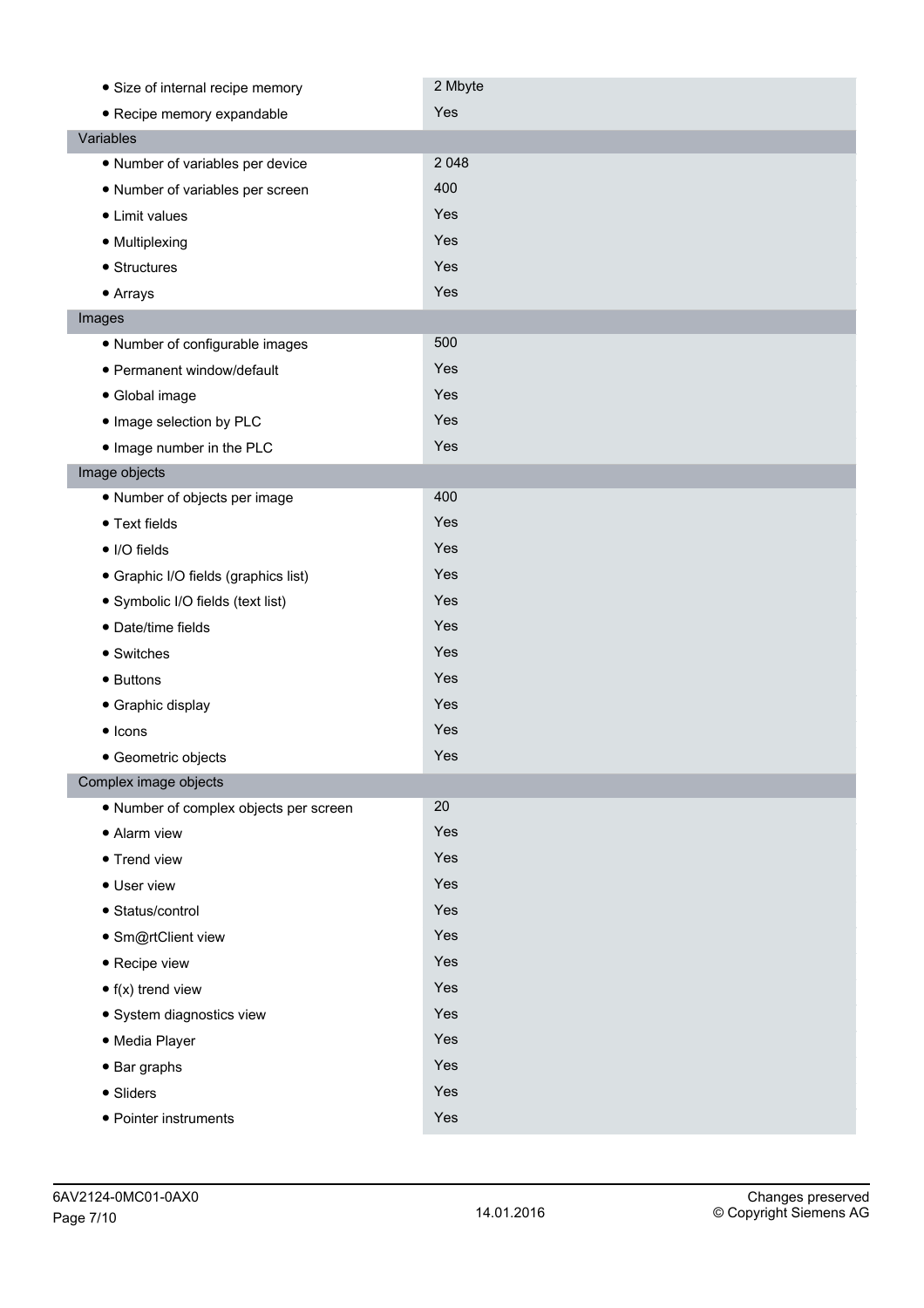| • Analog/digital clock                 | Yes            |
|----------------------------------------|----------------|
| Lists                                  |                |
| • Number of text lists per project     | 500            |
| • Number of entries per text list      | 500            |
| • Number of graphics lists per project | 500            |
| • Number of entries per graphics list  | 500            |
| Archiving                              |                |
| • Number of archives per device        | 50             |
| • Number of entries per archive        | 20 000         |
| • Message archive                      | Yes            |
| · Process value archive                | Yes            |
| • Archiving methods                    |                |
| - Sequential archive                   | Yes            |
| - Short-term archive                   | Yes            |
| • Memory location                      |                |
| - Memory card                          | Yes            |
| - USB memory                           | Yes            |
| $-$ Ethernet                           | Yes            |
| • Data storage format                  |                |
| $-$ CSV                                | Yes            |
| $-$ TXT                                | Yes            |
| $-$ RDB                                | Yes            |
| Security                               |                |
| • Number of user groups                | 50             |
| • Number of user rights                | 32             |
| • Number of users                      | 50             |
| • Password export/import               | Yes            |
| · SIMATIC Logon                        | Yes            |
| Logging through printer                |                |
| • Alarms                               | Yes            |
| • Report (shift log)                   | Yes            |
| • Hardcopy                             | Yes            |
| • Electronic print to file             | Yes; pdf, html |
| Character sets                         |                |
| • Keyboard fonts                       |                |
| - US English                           | Yes            |
| Transfer (upload/download)             |                |
| · MPI/PROFIBUS DP                      | Yes            |
| $\bullet$ USB                          | Yes            |
| • Ethernet                             | Yes            |
| · using external storage medium        | No             |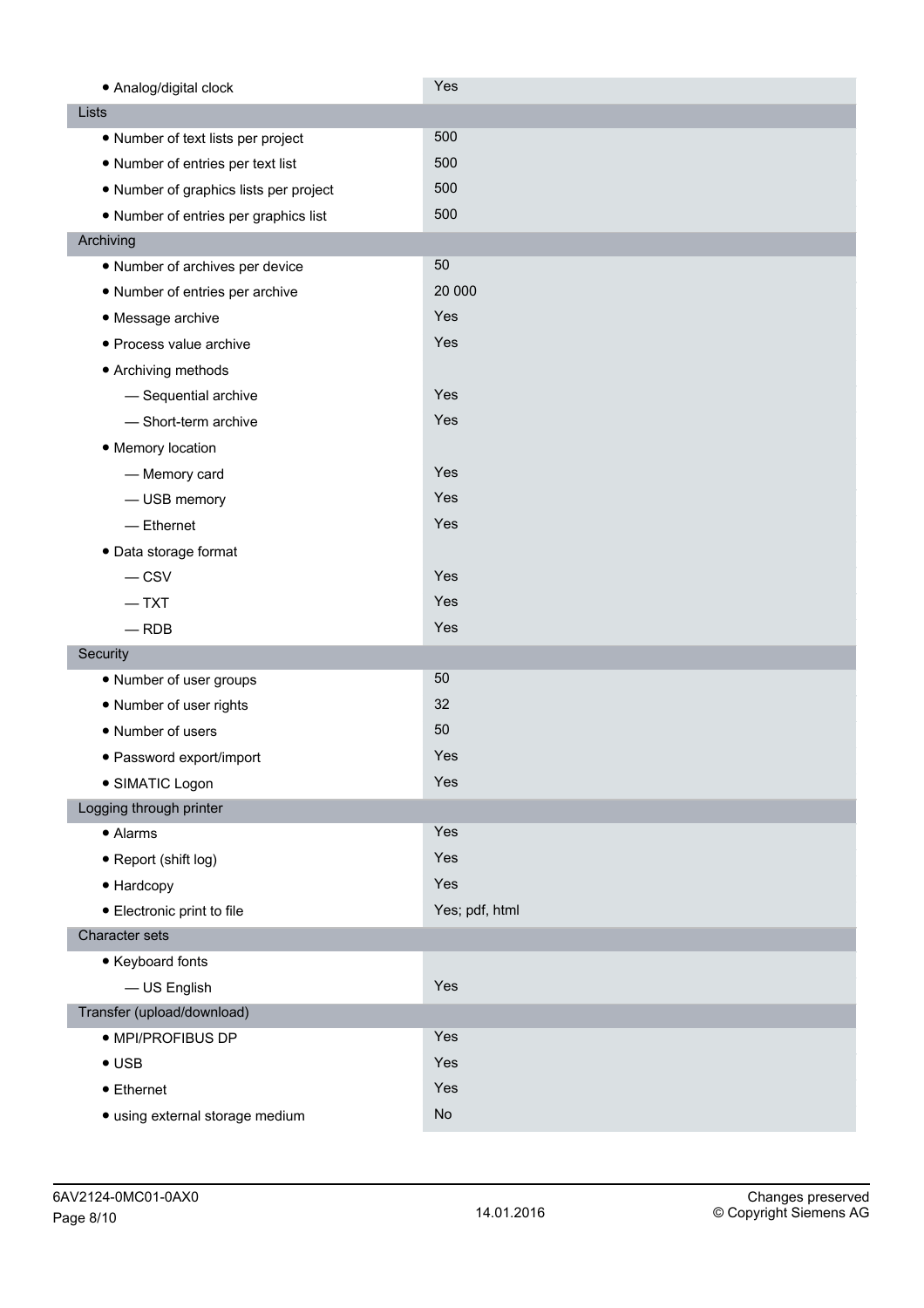| Process coupling                                            |                                    |
|-------------------------------------------------------------|------------------------------------|
| $\bullet$ S7-1200                                           | Yes                                |
| $\bullet$ S7-1500                                           | Yes                                |
| $\bullet$ S7-200                                            | Yes                                |
| $\bullet$ S7-300/400                                        | Yes                                |
| $\bullet$ LOGO!                                             | Yes                                |
| $\bullet$ WinAC                                             | Yes                                |
| • SINUMERIK                                                 | Yes; with SINUMERIK option package |
| • SIMOTION                                                  | Yes                                |
| • Allen Bradley (EtherNet/IP)                               | Yes                                |
| • Allen Bradley (DF1)                                       | Yes                                |
| · Mitsubishi (MC TCP/IP)                                    | Yes                                |
| · Mitsubishi (FX)                                           | Yes                                |
| • OMRON (FINS TCP)                                          | No                                 |
| • OMRON (LINK/Multilink)                                    | Yes                                |
| · Modicon (Modbus TCP/IP)                                   | Yes                                |
| · Modicon (Modbus)                                          | Yes                                |
| • OPC UA Client                                             | Yes                                |
| • OPC UA Server                                             | Yes                                |
| Service tools/configuration aids                            |                                    |
| · Backup/Restore manually                                   | Yes                                |
| • Backup/Restore automatically                              | Yes                                |
| • Simulation                                                | Yes                                |
| • Device switchover                                         | Yes                                |
| Peripherals/Options                                         |                                    |
| Peripherals                                                 |                                    |
| $\bullet$ Printer                                           | Yes                                |
| · SIMATIC HMI MM memory card: Multi Media<br>Card           | Yes; Up to 128 MB                  |
| • SIMATIC HMI SD memory card: Secure Digital<br>memory card | Yes; Up to 2 GB                    |
| • SIMATIC HMI CF memory card Compact Flash<br>Card          | <b>No</b>                          |
| • USB memory                                                | Yes                                |
| • SIMATIC IPC USB Flashdrive (USB stick)                    | Yes; Up to 16 GB                   |
| • SIMATIC HMI USB stick                                     | Yes; Up to 8 GB                    |
| • Network camera                                            | Yes                                |
| Mechanics/material                                          |                                    |
| Enclosure material (front)                                  |                                    |
| • Plastic                                                   | No                                 |
| • Aluminum                                                  | Yes                                |